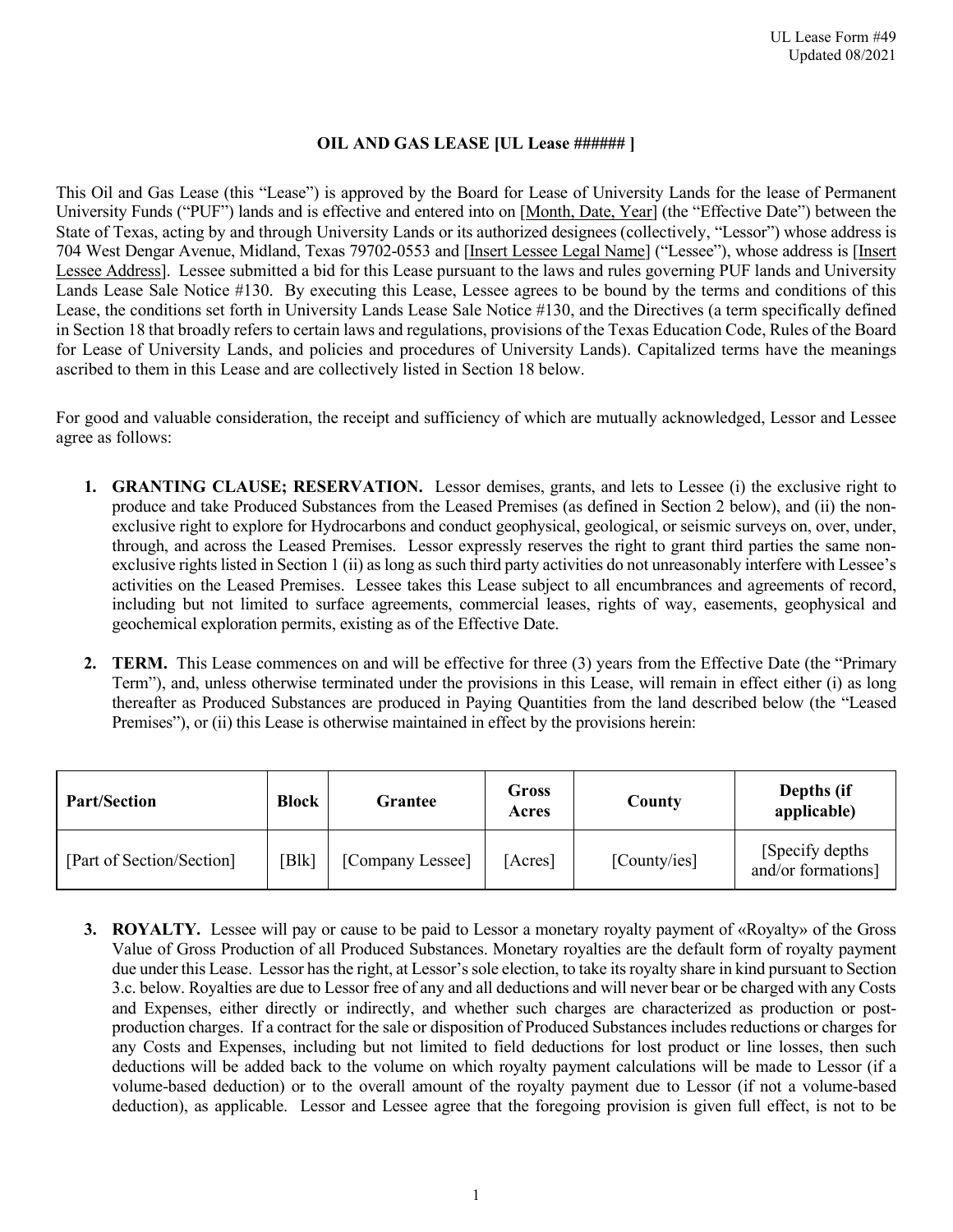construed as "surplusage," and that the court's holding in *Heritage Resources, Inc. v. Nationsbank*, 939 S.W.2d 118 (Tex. 1996) will have no application to the terms and provisions of this Lease. For the further avoidance of doubt, Lessor and Lessee agree that the royalty payments due to Lessor under this Lease will bear neither production costs nor post-production costs under any circumstances and regardless of whether the royalty is delivered as a monetary payment or delivered in-kind to Lessor.

- a. KEEP WHOLE. If gas produced from the Leased Premises is processed for liquefiable Hydrocarbons prior to sale, royalty payments will be calculated using the higher of the value of (i) the Gross Value of the Gross Production as though the gas had not been processed, or (ii) the dollar amount equal to the total of the consideration received by Lessee or its Affiliate for the sale of such liquefiable Hydrocarbons to an unaffiliated third party plus the total consideration received by Lessee or its Affiliate for the sale of all residue gas to an unaffiliated third party, with any and all Costs and Expenses deducted from or otherwise applied, directly or indirectly, to the sales prices for both liquefiable Hydrocarbons and residue gas added back to such sale prices.
- b. INJECTIONS; RECYCLED GAS. Lessee may not inject any substance into the subsurface of the Leased Premises without Lessor's prior written consent, including injections related to gas lift operations or recycled gas. If Lessee is granted permission to inject gas, whether or not native gas, into a subsurface formation, no royalty will be due on the injected gas until it is produced and sold.
- c. ROYALTY IN KIND. Lessor may elect to take all or any part of its royalty in kind at any time by giving Lessee sixty (60) days written notice of such election. Lessor has the right to specify the point of delivery for Produced Substances, which, at Lessor's sole discretion, may be at the wellhead, at the separator, into a pipeline connected at the well, or at the location Lessee sells its production, or Lessor and Lessee may specify another mutually agreeable location. Lessee will bear to the point of delivery all Costs and Expenses related to the Produced Substances delivered to Lessor. Lessor's election to take its royalty in kind will not modify or limit Lessee's duty to pay monetary royalties as provided herein or to market any Produced Substances not taken in kind. If Lessor elects to take its royalty in kind, Lessor and Lessee agree to negotiate in good faith for additional agreements necessary and useful including, but not limited to, a gas balancing agreement.
- d. ROYALTY ON CONTRACT SETTLEMENTS. Lessee will pay Lessor a percentage equal to the royalty rate set forth in this Section 3 of all monetary settlements received by Lessee relating to the marketing, pricing, or taking of Produced Substances.
- e. COMMINGLING. Lessee must obtain prior written permission from Lessor before commingling Produced Substances from the Leased Premises with production from any other lease or unit into (i) a common manifold or separator, (ii) common storage, or (iii) a common gathering system or pipeline or to use an off-lease gas supply to inject gas for lift purposes into any oil or gas-producing formation in the Leased Premises. These requirements are in addition to, and apart from, the requirements of any other state and/or federal entity.
- f. METERING. Lessee agrees that any Hydrocarbons in liquid and gaseous form produced from the Leased Premises will be measured separately before the liquid or gas Hydrocarbons leave the Leased Premises. Lessee will comply with all applicable American Gas Association ("AGA") Standards, as well as the American Petroleum Institute ("API") Manual of Petroleum Measurement Standards ("MPMS") for any measurement device or tank that covers the standards, practices, guidelines, recommendations, and procedures which include, but are not limited to, the design, installation, calibration, testing, and handling of samples and operation of a metering system used for the measurement of Hydrocarbons in liquid or gaseous form at any meter location on the Leased Premises, at a point of lease custody transfer, for the purpose of lease allocation in the event of surface commingling, or for the reporting and allocation of lease fuel, flared gas volumes, vented volumes, or any other lease use.
- g. MINIMUM ROYALTY. After the end of the Primary Term, if royalties received by Lessor from each well during any annual period, as described below (other than those wells which are shut-in under Section 8.h. for the entirety of such annual period), are less than, on average, \$1,000 per month for such well (the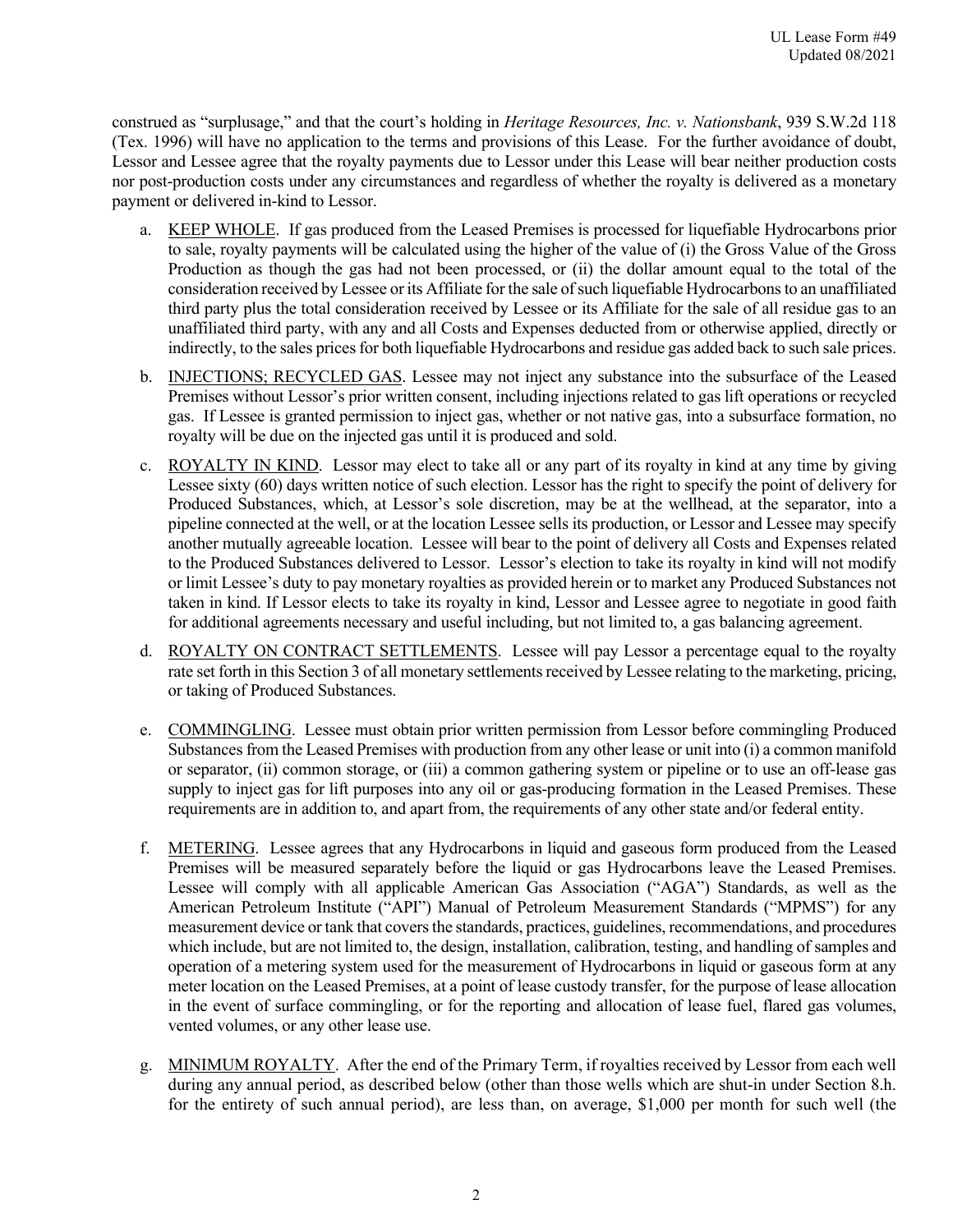"Minimum Royalty"), then before the end of 60 days following the end of the applicable annual period, in order to maintain the Lease, Lessee shall pay to Lessor, for each well, an amount equal to the difference between the Minimum Royalty and the royalties received by Lessor during the applicable annual period. For the purposes set forth in this paragraph, the first annual period commences upon the end of the Primary Term. Each successive annual period shall commence on the anniversary of the commencement of the first annual period. Commencing at the beginning of the tenth annual period (and at the beginning of each successive ten-year period thereafter), the Minimum Royalty shall increase by twenty percent (20%) from the previous amount. The payment provided for in this paragraph does not relieve Lessee of the requirement of production in Paying Quantities to maintain this Lease. It is further provided that nothing contained in this paragraph, including without limitation the payment of Minimum Royalties, shall be construed to (i) prevent or delay the termination of this Lease under the provisions of Section 8 or due to lack of production in Paying Quantities, (ii) lessen Lessee's continuing obligation to reasonably develop the Leased Premises, or (iii) lessen in any manner Lessee's continuing obligations to protect the Leased Premises from drainage by wells on adjoining or adjacent lands.

**4. PRE-PAID DELAY RENTALS.** In accordance with the Directives, Lessee paid to Lessor a payment for delay rentals prior to execution of this Lease. For the avoidance of doubt, pre-paid delay rentals will not be refunded for any reason.

# **5. PAYMENTS, CORRESPONDENCE, AND NOTICES TO LESSOR.**

a. MONETARY PAYMENT TERMS. Monetary payments must be paid to the Lessor in accordance with the Rules in effect at the time payments are due. As of the Effective Date, the Rules specify that: (i) payments must be made to the Board of Regents of the University of Texas System; (ii) royalties due on oil are due on or before the 5th day of the second month following production (e.g., royalties on oil produced in January must be paid on or before March  $5<sup>th</sup>$ ); and (iii) royalties on gas are due on or before the 15<sup>th</sup> day of the second month following production (e.g., royalties due on gas produced in January must be paid on or before March  $15<sup>th</sup>$ ). All payments must be directed to the following address, or to any other address specified by Lessor in writing:

UT System Board of Regents c/o University Lands Attention: Accounting Manager P.O. Box 553 Midland, Texas 79702-0553

Payments submitted electronically must be delivered by electronic funds transfer to the proper account with the Comptroller of the State of Texas, pursuant to written instructions and designation of the Lessor.

- b. FAILURE TO MAKE TIMELY PAYMENTS; PENALTIES AND INTEREST. Timely and proper payment of royalties is a material requirement of this Lease. Late payments are subject to penalties and interest as provided by the Rules in effect on the date such payments are due. Lessor's rights to collect penalties and interest are in addition to its rights to pursue other remedies at law or in equity.
- c. NOTICES AND CORRESPONDENCE TO LESSEE. Notices and correspondence to Lessee will be sent to the address shown on the lease bid submitted to Lessor, or such other U.S. mail or electronic mail address provided by Lessee to Lessor in writing. All changes of address must specifically reference this Lease and the University Lands Lease Number.

## **6. DATA REQUIREMENTS**.

a. DIRECTIVES AND REGULATORY INFORMATION. Lessee will provide records, information, applicable contracts, and all other materials to Lessor as provided in the Regulatory Reporting Procedures, the Rules, and other Directives as applicable. Lessee will also provide to Lessor via electronic mail to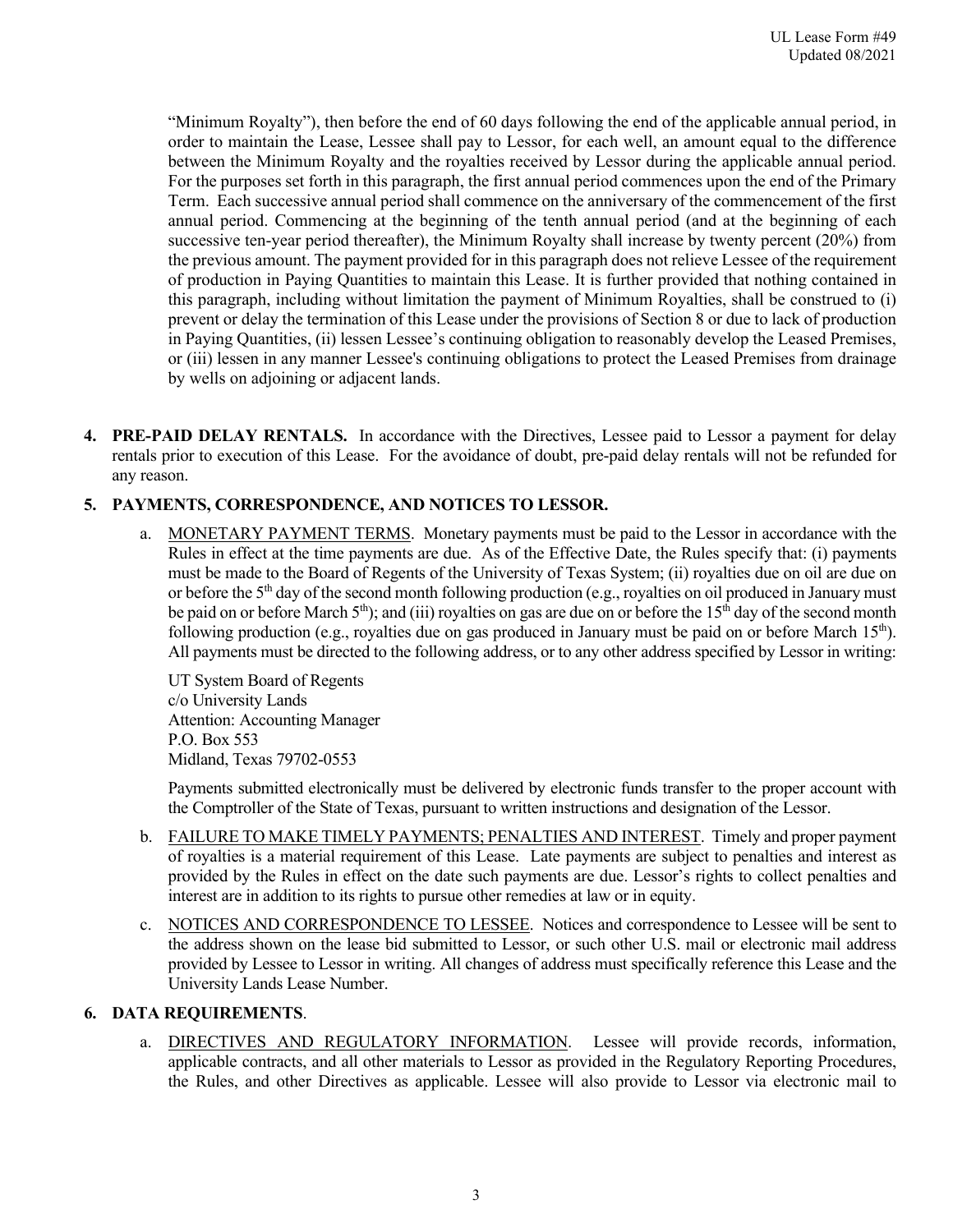ogregulatory@utsystem.edu copies of all correspondence and other information from the Railroad Commission as required by the Rules.

- b. OTHER DATA OBLIGATIONS. Upon written notice from Lessor, Lessee will promptly and timely provide Lessor any data and information related to all of Lessee's operations and activities under this Lease, without limitation. Lessor's notice may be sent via electronic mail and will include a description of the (i) data required, (ii) the format, form, and method for delivery of the data to Lessor, and (iii) the date by which Lessee must comply with Lessor's data request.
- c. RIGHT TO AUDIT. Lessor and its Representatives have the right to examine, make copies of, and extract any information from Lessee's books, records, accounts, and agreements related to the Leased Premises, and all operations or production on or from the Leased Premises.
- d. ROYALTY PAYMENT REPORT. Not more than once every twelve (12) months, upon Lessor's written request, Lessee will promptly provide to Lessor a report detailing the amounts, dates, and calculations of all royalties paid under this Lease. Lessor may elect to have such report and its source information audited to determine the accuracy of the report. If Lessor identifies an error in royalties paid, Lessor will notify Lessee in writing of the error, and Lessee will have a period of fifteen (15) calendar days from receipt of the notice to (i) remit all previously unpaid royalties to Lessor, plus interest as specified in the Rules, and (ii) reimburse Lessor for all costs and expenses associated with the audit.
- e. MATERIALITY. Lessee's obligations to provide data and information under this Lease are material, and failure to comply these provisions may result in monetary or other penalties, including default of this Lease after receipt of the notice detailed in Section 14.b. below or forfeiture of this Lease under Section 14.c.

## **7. OPERATIONS, DRILLING OPERATIONS, AND REWORKING OPERATIONS**.

- a. OPERATIONS. The term "Operations" as used in this Lease means only (i) the production of oil, gas, or other Hydrocarbons in Paying Quantities, (ii) Drilling Operations (as hereafter defined), or (iii) Reworking Operations (as hereafter defined).
- b. DRILLING OPERATIONS. The term "Drilling Operations" means the actual drilling of an oil or gas well, together with work in the hole necessary to properly complete or abandon the oil or gas well, conducted with due diligence and in a good and workmanlike manner. Drilling Operations will be deemed to have commenced when a derrick, a rig, and machinery capable of drilling an oil or gas well to a depth sufficient to test a permitted objective have been erected, and when such well has been spudded-in and the rotary bit is rotating under power. Sidetracking, re-entering, reworking, recompletion, plugging back, or repairing an existing oil or gas well will not constitute Drilling Operations. Drilling Operations will be deemed to have been completed (whether as a dry hole or as a producing oil or gas well) on the earliest of the following dates: (i) the date on which the initial potential test is run; (ii) the date on which a dry hole is plugged; (iii) the date thirty (30) days after the date on which the total depth has been reached in Drilling Operations; (iv) the date, as certified to the Railroad Commission of Texas, an oil or gas well has been completed as a producing oil or gas well; or (v) the date the completion rig moves off location.
- c. REWORKING OPERATIONS. The term "Reworking Operations" means actual work in the hole of an oil or gas well previously completed as a producer that is related to the cause of cessation of production and is made in an attempt to recomplete or repair a well to return it to production, performed with reasonable diligence in a good and workmanlike manner. Reworking Operations does not include normal maintenance of an oil or gas well, swabbing of an oil or gas well or applying soap sticks or other chemical treatment to increase or restore production. Lessee acknowledges and agrees that it does not own and has no rights to use any wellbores existing prior to the execution of this Lease, and Lessee shall not conduct re-entry or other operations on any wellbore existing prior to the execution of this Lease without Lessor's prior written consent, which may be granted or withheld in Lessor's sole discretion.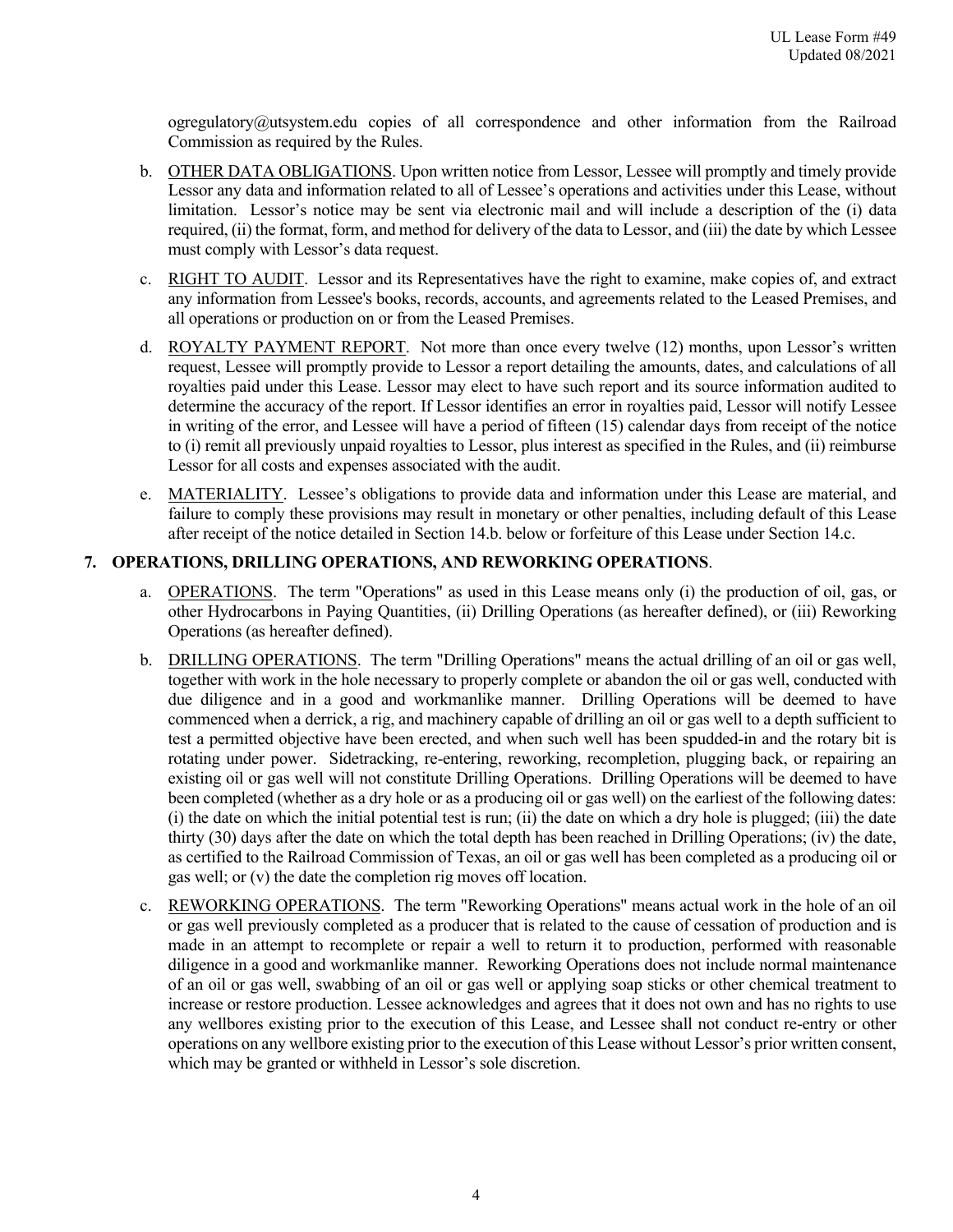- **8. PARTIAL TERMINATION, CONTINUOUS DRILLING OPERATIONS, AND PRODUCTION ACREAGE.**  Upon expiration of the Primary Term, or upon cessation of Continuous Drilling Operations, whichever is later, this Lease will terminate as to all lands and depths except as to Production Acreage assigned to wells then producing in Paying Quantities located on the Leased Premises, as set forth in this Section 8.
	- a. CONTINUOUS DRILLING OPERATIONS.Unless otherwise agreed in writing by Lessor, Lessee will be considered to be engaged in "Continuous Drilling Operations" at the end of the Primary Term for purposes of this Section 8 if Lessee is engaged in Drilling Operations on the Leased Premises at the end of the Primary Term, or if Lessee has completed or abandoned a well within ninety (90) days prior to the end of the Primary Term; and Lessee will be deemed to be engaged in Continuous Drilling Operations for as long thereafter as Lessee conducts Drilling Operations on the Leased Premises with due diligence and with intervals of not more than ninety (90) days between the date of rig release of one well and the date of commencement of Drilling Operations on the next well. If Lessee is engaged in Continuous Drilling Operations at the end of the Primary Term, then such Continuous Drilling Operations will be deemed to have ceased when Lessee fails to commence Drilling Operations within ninety (90) days after the rig release of the preceding well, and this Lease will terminate, except as to Production Acreage assigned to wells then producing in Paying Quantities located on the Leased Premises, as provided in this Section 8.
	- b. PRODUCTION ACREAGE. "Production Acreage," for purposes of this Lease, is a designated area of land around an oil or gas well containing no more than the minimum amount of acreage as set forth below in Section 8.c., and limited in depth from the surface to one hundred feet (100') below the deepest commercially producing perforations at which such oil or gas well is then completed as a well capable of producing in Paying Quantities from the Production Acreage, as demonstrated by documentation provided by Lessee at the time the Production Acreage is determined, and as may be modified with respect to depths by Section 8.d. below upon termination of Shallow Rights depths and acreage.
	- c. MAXIMUM SIZE OF PRODUCTION ACREAGE. No Production Acreage assigned to any well may exceed the following acreage amounts without Lessor's prior written consent (unless a greater amount of acreage is required to obtain from the Railroad Commission a drilling permit for a well under the rules applicable to the field from which such well is producing):
		- i. If the well is classified as a vertical oil well by the Railroad Commission, the maximum size of the Production Acreage will be forty (40) acres, limited to the depths set forth herein.
		- ii. If the well is classified as a vertical gas well by the Railroad Commission, the maximum size of the Production Acreage will be one hundred-sixty (160) acres, limited to the depths set forth herein.
		- iii. If the well is classified as a horizontal well (whether oil or gas) under the rules and regulations of the Railroad Commission then in effect, the maximum size of the Production Acreage will be the greater of forty (40) acres or the amount of acreage calculated using the following formula:  $[0.032 \text{ X}] =$ A], where  $L =$  the length (in feet) of the horizontal lateral component of the well from the first take point to the last take point, and  $A =$  the area in acres contained in the Production Acreage, provided that, if A is not evenly divisible by the number 20, A will be rounded up to the next number divisible by 20.
	- d. SHALLOW DEVELOPMENT IN PRODUCTION ACREAGE. Unless otherwise agreed in writing by Lessor, on or before the date that is three (3) years after expiration of the Primary Term or cessation of Continuous Drilling Operations, whichever is later, Lessee will commence on the Production Acreage for each well Drilling Operations on three (3) oil or gas wells targeting development of the "Shallow Rights," which means, for the purposes of this Lease, all zones from the surface down to one hundred feet (100') above the top of the stratigraphic equivalent of the deepest formation producing in Paying Quantities on the Leased Premises at the end of the Primary Term or cessation of Continuous Drilling Operations, whichever is later. Thereafter, Lessee must commence Drilling Operations on an additional three (3) oil or gas wells targeting the Shallow Rights on the Production Acreage for each well during each successive twelve (12) month period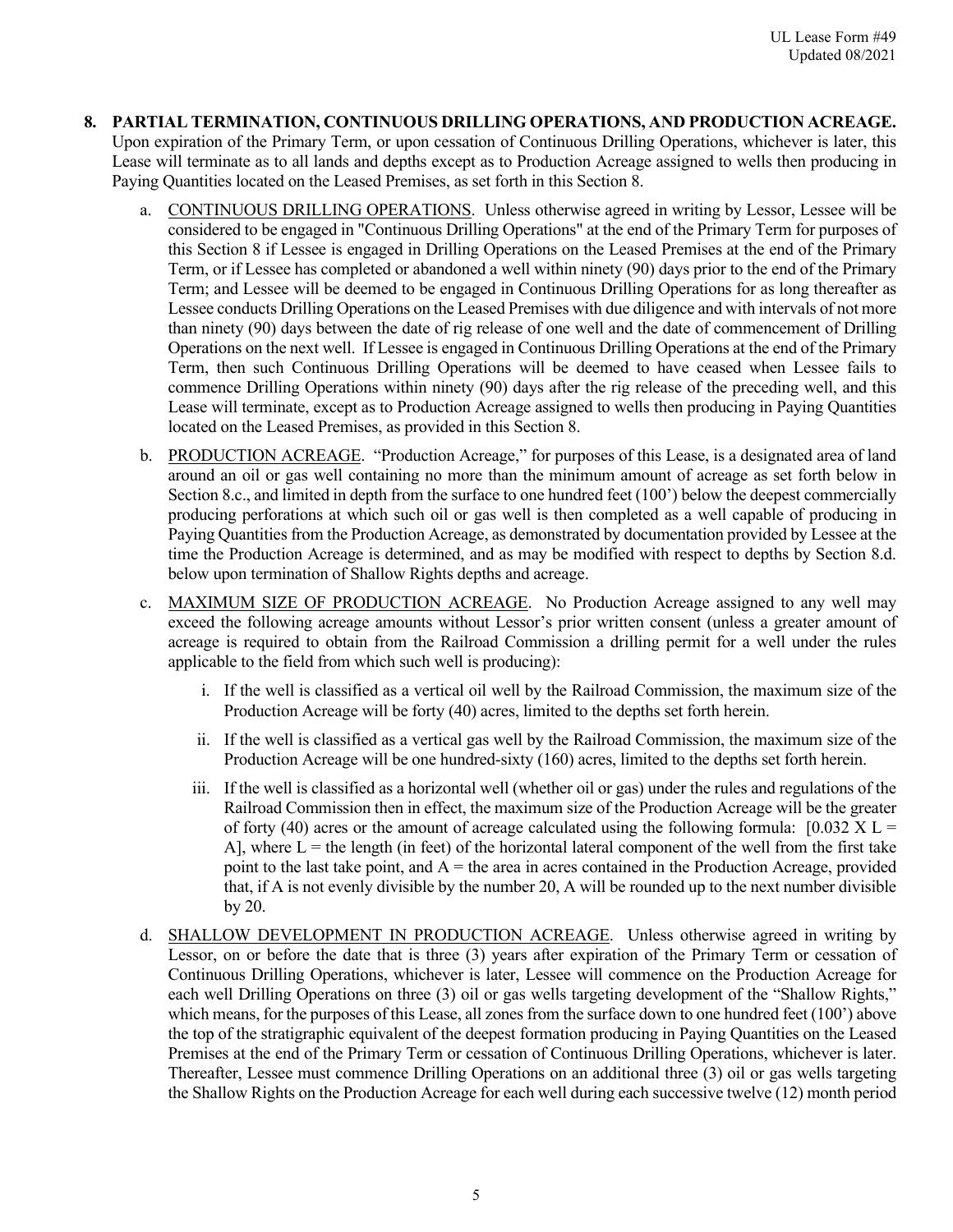until Lessee fully develops the Shallow Rights pursuant to Railroad Commission rules on each such Production Acreage. If Lessee fails to fulfill the Shallow Rights development obligations set forth in this Section 8.d. for any Production Acreage, the Lease will terminate as to those Shallow Rights depths within such Production Acreage (except for those Shallow Rights depths already earned from the drilling of a well (or wells) in the Shallow Rights), Lessee will promptly prepare and deliver to Lessor a "Partial Release of Lease" document, and upon Lessor's approval of such document, Lessee will execute and file the Partial Release of Lease in the applicable county of record to effectuate the release of all Shallow Rights acreage and depths not earned under this Lease at that time, pursuant to the terms set forth in this Section 8. Lessee must provide a copy of the recorded release documents within forty-five (45) days of receipt of Lessor's approval. For clarification, the size and boundaries of Production Acreage for each oil or gas well drilled in the Shallow Rights pursuant to this Section 8.d. will be determined according to Sections 8.b. and 8.c. of this Lease.

- e. DESIGNATION AND CONFIGURATION OF PRODUCTION ACREAGE; RECORDABLE RELEASES. Upon termination of this Lease as to any portion of the Leased Premises (whether by expiration of the Primary Term or cessation of Continuous Drilling Operations, whichever is later), Lessee will present to Lessor for Lessor's approval a proposed designation of Production Acreage for each well, which must be delivered in writing (electronic mail is acceptable) to Lessor. Each proposed designation of Production Acreage shall identify the well to which it applies and shall be accurately and adequately described (i) by both a survey and by metes and bounds description or other adequate legal description, and (ii) by specification of the depths attributable to it. If Lessee does not present a proposed designation of Production Acreage within thirty (30) days of the partial termination of this Lease, Lessor shall have the right to designate the Production Acreage for each well, which shall be in Lessor's sole discretion, subject to Section 8.b. and Section 8.c. with respect to the size of such Production Acreage. Lessee must take into consideration the productive limits of the producing interval and the configuration of the Leased Premises, and in all circumstances, Lessee will ensure that the acreage assigned to the Production Acreage will be as close as possible to the form of a square or rectangle. Lessee will make every effort when designating Production Acreage to avoid small, irregularly shaped, irregularly stranded, or unusable portions of the Leased Premises, or portions not contiguous with other released portions. Production Acreage formed around wells producing from different formations or zones may overlap, and will overlap when necessary to comply with the requirements of this Section 8.e. If all or a portion of the Leased Premises is included in a pooled unit, then for purposes of this Section 8.e., all the lands within the pooled unit will be considered a part of the Leased Premises, and the size and configuration of the pooled unit must conform to the requirements of Section 8.b., Section 8.c. and this Section 8.e. for Production Acreage. Lessor may, at its option, object to Lessee's proposed designation of Production Acreage if it does not comply with this Section 8.e., and Lessee shall then be required to submit a revised proposed designation within fifteen (15) days of receipt of such objection that complies with this Section 8.e. Upon receipt of Lessor's approval of the configuration of a Production Acreage, Lessee will record in the appropriate county of record a "Partial Release of Lease" document consistent with the approved configuration and provide a copy of the recorded release document within forty-five (45) days of receipt of Lessor's approval.
- f. MAINTENANCE OF LEASE AFTER DESIGNATION OF PRODUCTION ACREAGE. This Lease may be held in force after the termination of the Primary Term or cessation of Continuous Drilling Operations as to acreage and depths included within the Production Acreage for each well only by production in Paying Quantities, Operations, or Reworking Operations conducted on such Production Acreage for such well, with no cessation of production, Operations or Reworking Operations of more than sixty (60) consecutive days. The Production Acreage for each well will be deemed to be under a separate lease with the same terms and provisions of this Lease, with the effect that production, Operations, and Reworking Operations on (or shutin royalty payment with respect to) the Production Acreage for a well will maintain this Lease only as to the acreage and depths within such Production Acreage for such well where the operation occurs or for which such shut-in royalty payment is made.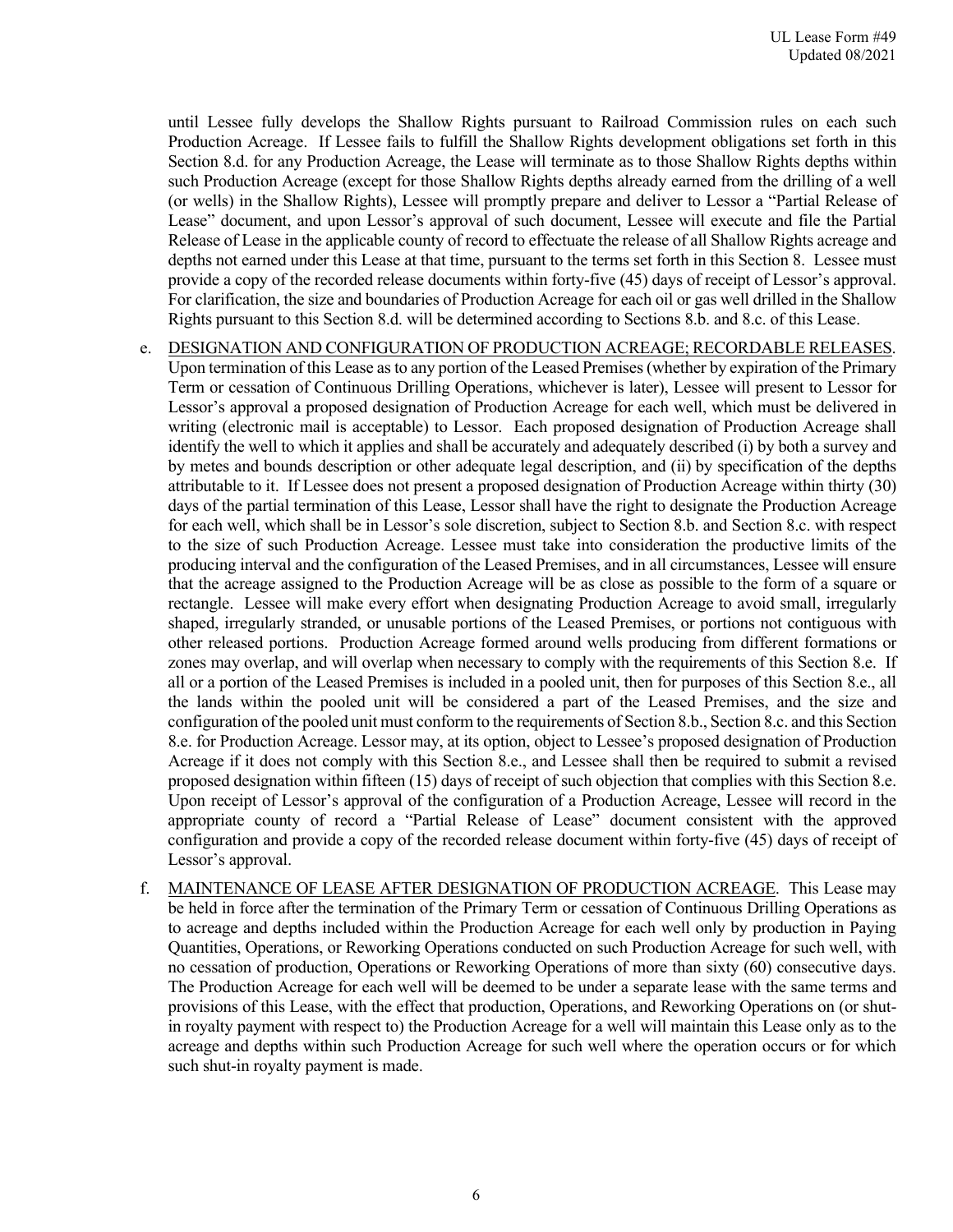- g. PARTIAL RELEASES. Lessee has the right to release lands subject to this Lease and will subsequently be relieved and released only from those obligations accruing after the effective date of the release, provided that (i) Lessee may not release any portion of this Lease included in a pooled unit as long as Operations or Reworking Operations are being conducted on such unit, (ii) any such partial release must release all depths in lands released and (iii) Lessee will not be relieved of the obligations with respect to plugging and abandonment of wells, removal of equipment and facilities, restoration of the surface and its obligations under Section 10.g., in each case, regardless of when those obligations accrued. Lessee must notify Lessor in writing of its intent to release lands pursuant to this Section 8.g. and must record appropriate releases and provide certified copies of such releases to Lessor within forty-five (45) days of Lessee's written notice under this Section 8.g.
- h. SHUT-IN ROYALTIES. If a well located on the Leased Premises is (i) classified as a gas well by the Railroad Commission, and (ii) at the time of proposed shut in, has a gas to oil ratio of at least 100,000 cubic feet of gas to one barrel of oil, but the well is not produced for lack of a suitable market, Lessee may maintain this Lease in full force and effect by paying to Lessor a payment in the amount set forth in the Rules for shut-in royalties at the time such payment is made, with the first such payment to be made within thirty (30) days after the date the well is shut in or the date this Lease ceases to be in force by any other provision, whichever is later. Subsequent shut-in royalty payments must be made annually no later than the anniversary date of the first payment. Payment of a shut-in royalty after the expiration or other termination of this Lease will not revive or extend this Lease. The failure to timely pay shut-in royalties will result in the termination of the Lease, but provided that shut-in royalty payments are timely made to Lessor, this Lease will be deemed to be producing in Paying Quantities. However, this Lease may not be maintained solely by the payment of shut-in royalties for more than two (2) years in the aggregate (applicable on a Lease-wide basis rather than as to each Production Acreage for each well).
- i. POOLING; ALLOCATION. Without Lessor's prior written consent, which may be granted or withheld in Lessor's sole discretion, Lessee is expressly prohibited from pooling or unitizing any part of the Leased Premises with any other leasehold or mineral interest for the exploration, development and production of any Produced Substance. If Lessee desires to drill a well, whether or not classified as an allocation well, across the Leased Premises which traverses leases or units off the Leased Premises, Lessee is prohibited from commencing Drilling Operations for such well until it obtains a Production Sharing Agreement executed by Lessor, which may be granted or withheld in Lessor's sole discretion. Further, no part of any well may traverse the Leased Premises except for the purpose of producing Produced Substances without Lessor's prior written consent, which may be granted or withheld in Lessor's sole discretion.

## **9. STANDARD OF CARE; DUTIES OF OPERATOR.**

- a. DIRECTIVES. Lessee will conduct all Operations on the Leased Premises in compliance with the Directives.
- b. STANDARD OF CARE. Lessee owes to Lessor the duties of a reasonably prudent operator in the (i) development, operation, production, and marketing of Produced Substances, (ii) reduction of underground or above ground waste of Produced Substances, including all reasonable attempts to avoid and reduce physical waste, flaring, venting of gas, or emissions produced from the Leased Premises, (iii) plugging and abandoning of wells on the Leased Premises, and (iv) restoration of the Leased Premises to the condition it was in before any operations or activities were commenced under this Lease. Production of any one Produced Substance will not relieve Lessee of its obligation to develop and produce any other Produced Substance covered by this Lease which can be produced from the Leased Premises in Paying Quantities.
- c. DUTY TO PREVENT DRAINAGE. Lessee will obtain a Railroad Commission Rule 37 or Rule 38 exemption to prevent drainage of the Leased Premises, and has an affirmative duty to drill an offset well to protect the Leased Premises against drainage as would a reasonably prudent operator under the same or similar circumstances. Without limiting the distance within which a well will be considered as drainage from the Leased Premises, Lessee expressly agrees that any well located within one thousand (1,000) feet of the Leased Premises will be presumed to be draining the Leased Premises. Lessee may rebut this presumption only with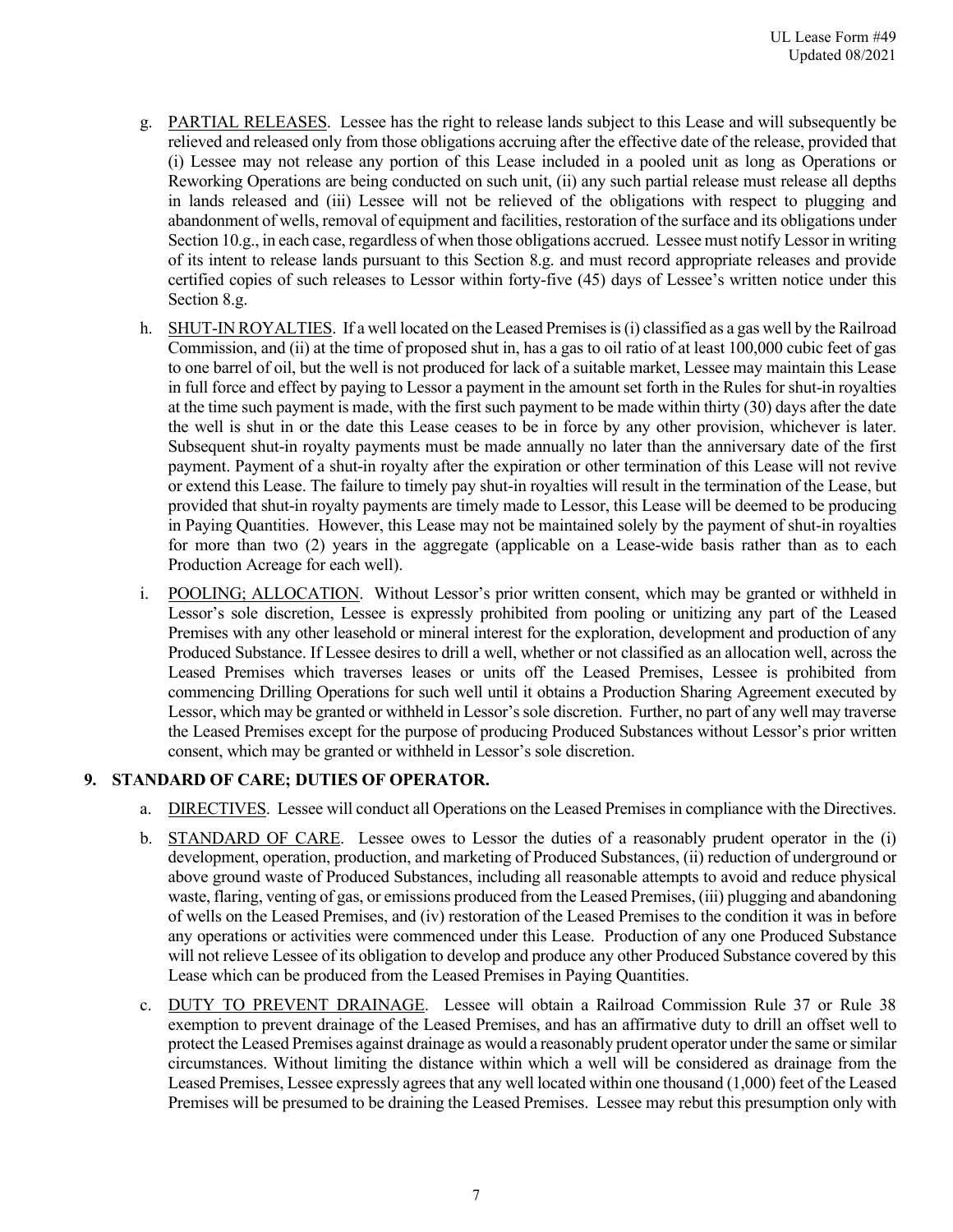evidence acceptable to Lessor, and conclusions concerning will be made by Lessor in Lessor's sole and exclusive discretion. In the event a well is draining, or presumed to be draining, the Leased Premises, Lessor may, at its option and in its sole discretion, require Lessee to do one of the following: (i) commence Drilling Operations within sixty (60) days after commencement of production from the draining well and continue such Drilling Operations with due diligence and in a prudent manner with no cessation of Drilling Operations of more than thirty (30) days, (ii) release the Lease as to that portion of the Leased Premises lying adjacent to such draining well (such portion to be (a) as nearly as practical in the form of a square, (b) no less than 160 acres if the well draining the Leased Premises is an oil well, (c) no less than 640 acres if the well draining the Leased Premises is a gas well, or (d) no less than the minimum amount of acreage necessary to obtain from the Railroad Commission a drilling permit for a well under the rules applicable to the field), or (iii) pay Lessor monthly, as compensatory royalty, a sum equal to the payments which would be payable under this Lease on the production from such draining well as if such draining well had been drilled on and produced from the Leased Premises (such royalty payment to be subject to the terms and conditions of Section 3).

#### **10. SURFACE USE PROVISIONS; CULTURAL RESOURCES; ENVIRONMENTAL OBLIGATIONS; USE OF WATER, CALICHE, SAND, AND GRAVEL**.

- a. DIRECTIVES; RATE AND DAMAGE SCHEDULE; DISTANCE FROM BUILDINGS; GROUNDWATER MANAGEMENT PLAN. Lessee must comply at all times with all Directives related to surface operations on the Leased Premises. All operations conducted on the surface of the Leased Premises will be subject to payments and rates as listed in the Rate and Damage Schedule in effect at the time such operations are conducted. Lessee will not drill a well or install any facilities within three hundred (300') feet of any residence, barn, or other facilities without Lessor's prior written consent. Lessee's use of water from PUF lands must specifically comply with the Groundwater Management Plan in effect at the time of such water use.
- b. LESSEE'S SURFACE ACCESS. Except as otherwise expressly provided in this Lease and the Directives, Lessee may use only so much of the surface as reasonably necessary to exercise the rights and interests granted by this Lease. Lessee may lay and maintain gathering lines, erect and maintain telephone and utility lines, and install other appurtenances and equipment necessary for the operation of wells on the Leased Premises, to the extent and only to the extent designated or approved by Lessor as set forth in the Field Manual. Notwithstanding the termination of this Lease as to a portion of the Leased Premises, Lessee will retain the rights of ingress and egress from the Leased Premises still subject to this Lease (the "Retained Lands") for all purposes described and allowed hereunder, together with easements, rights-of-way, roads, pipelines, and other facilities on, over, and across all the Leased Premises covered by this Lease, for access to and from the Retained Lands, and for the gathering or transportation of Produced Substances, as approved by Lessor and in compliance with the Directives.
- c. LESSOR'S SURFACE ACCESS. Lessor and its Representatives will have the full right of ingress and egress and right of way over the Leased Premises for any and all purposes which Lessor may consider necessary or advisable at all times.
- d. SURFACE DAMAGES. Lessee must repair, restore, and pay for all damages resulting from Lessee's, its representatives', agents', subcontractors', designees', assigns', and successors' activities under this Lease, including without limitation damages to real and personal property, water wells, improvements, livestock, and crops on the Leased Premises or adjacent lands owned or controlled by Lessor, regardless of the cause of such damage, pursuant to the then-current Rate and Damage Schedule. Lessee acknowledges that the cost of such repairs or damages contemplated by this Section or any other provision of this Lease requiring restoration or repair may exceed the fair market value of the property damaged, and the cost of such damages and repairs will not be limited by fair market value. By executing this Lease, Lessee agrees to promptly complete all required or requested repairs and restorations, and no release, forfeiture, or termination of this Lease will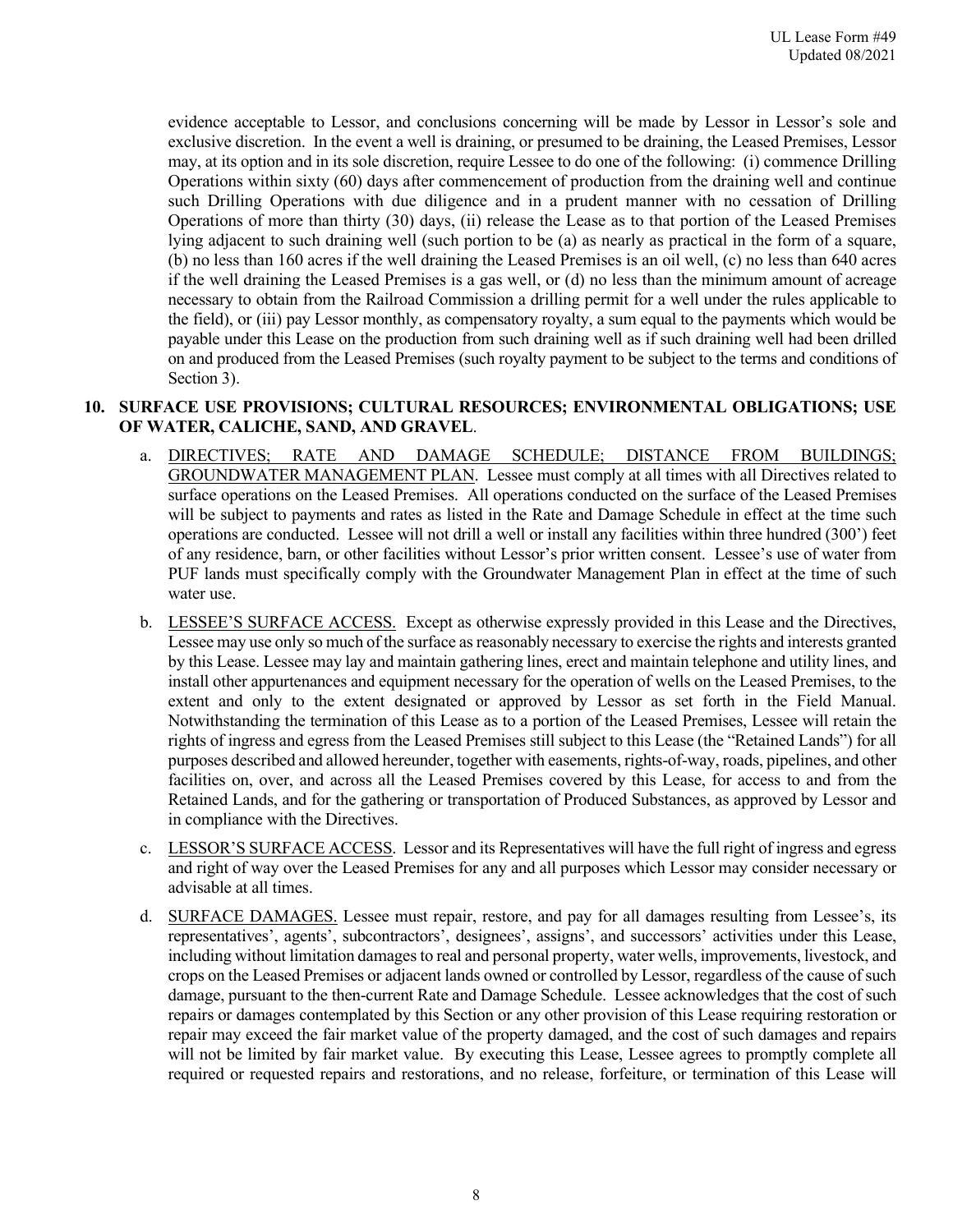relieve Lessee from its obligations under this Lease or pursuant to applicable law, including the obligation to plug all wells and clean and restore the Leased Premises.

### e. MAINTENANCE OF WELL SITES AND IDENTIFICATION MARKERS.

- i. Lessee will build and maintain necessary and appropriate fences capable of turning livestock around its facilities on the Leased Premises and will take all necessary precautions to protect livestock against loss, damage, or injury.
- ii. Lessee will erect and maintain all signage, tags, plates, and other identification markers on the Leased Premises in accordance with the Directives and Railroad Commission requirements.
- iii. Any lines, including but not limited to, electric, water, and oil and gas transportation lines, located on the Leased Premises must be buried to a sufficient depth to allow the use of deep plowing equipment for agricultural purposes. As such, Lessee must cover the top of all lines by at least thirty-six (36) inches of soil. Any rock brought to the surface in connection with laying lines will be placed back in the ditch below deep plowing depth. Large amounts of rock that could interfere with the cultivation of the soil will be promptly removed from the Leased Premises by Lessee. Lessee will record in the county records where the Leased Premises are located a survey of all "as-built" electric, communications, water, and oil and gas lines located on the Leased Premises and will provide a recorded copy of each document to Lessor within thirty (30) days of recording.
- iv. Lessee agrees to maintain seals on all meters and tank batteries, require oil transport vehicles to maintain trip tickets, and exercise the highest degree of care and all reasonable safeguards, as a reasonably prudent operator, to prevent the theft or loss of Produced Substances.
- v. Unless otherwise agreed by Lessor, within ninety (90) days from completion of a well as a producer, or the conclusion of operations on a dry hole, (i) all pits will be emptied and filled in, (ii) all surface areas, including roads, will be filled and leveled, (iii) all caliche not needed for a base for a tank battery, pumping unit, roadway, or other equipment, will be removed and placed back in the pit from which it was initially excavated (if on the Leased Premises), unless specified otherwise by Lessor, (iv) all restored areas will be reseeded under the direction of Lessor, and (v) the surface of the applicable Leased Premises will be restored by Lessee to the condition it was in before any operations were commenced.
- vi. Upon the expiration or termination of this Lease, Lessee will, unless otherwise instructed in writing by Lessor, (i) plug all wells on the Leased Premises, (ii) remove all equipment, including pipelines and utilities, (iii) drain, fill, and level all pits, and (iv) restore the surface of the Leased Premises to the condition it was in before any operations were commenced. Failure by Lessee to fulfill these obligations within one hundred-twenty (120) days after expiration or termination of this Lease will result in monetary or other penalties as allowed under the Directives.
- f. CULTURAL RESOURCES. Lessee will comply with the Antiquities Code (Texas Natural Resources Code, Chapter 191 or its successor statute) and applicable rules promulgated thereunder by the Texas Historical Commission or its successor. Lessee will undertake its activities on the Leased Premises in a manner consistent with public policy relating to the location and preservation of archeological sites and other cultural resources in, on, or under public lands, including the Leased Premises. Lessee will not remove and must use the highest degree of care and all reasonable safeguards to prevent the taking, alteration, damage, destruction, salvage, or excavation of cultural resources and/or landmarks on the Leased Premises. Upon discovery of an archeological site, Lessee will immediately give written notice of such discovery to Lessor and to the Texas Antiquities Committee, as set out in the Texas Historical Commission's rules. Neither Lessee nor its Representatives will have any right, title, or interest in or to any archaeological articles, objects, or artifacts, or other cultural resources located or discovered on the Leased Premises.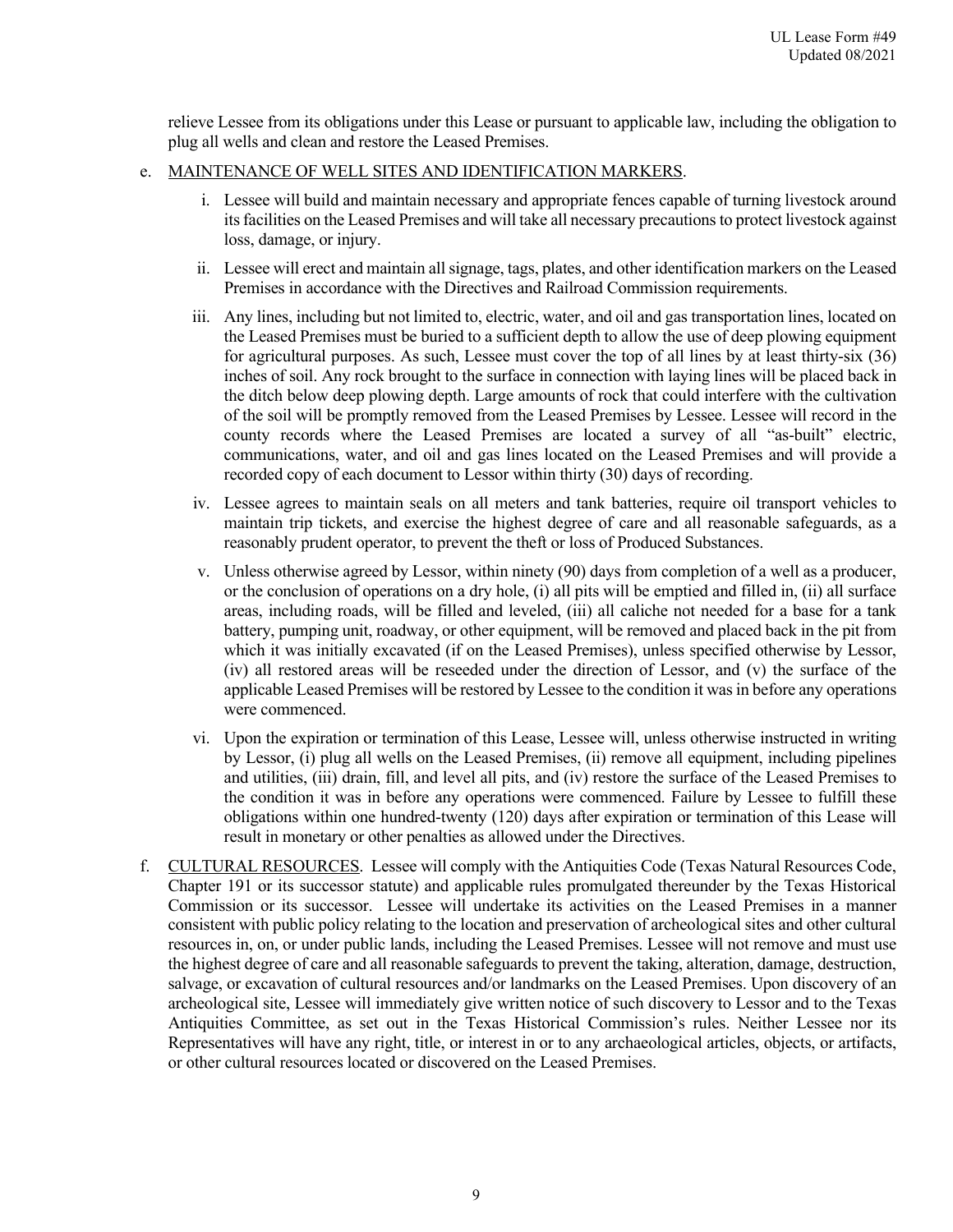- g. POLLUTION MANAGEMENT AND REDUCTION; HAZARDOUS MATERIALS. Lessee will use the highest degree of care and all necessary safeguards to prevent contamination or pollution of any environmental medium, including soil, surface water, groundwater, sediments, and surface or subsurface strata, ambient air, or any other environmental medium in, on, or under the Leased Premises by any waste, pollutant, or contaminant. If contamination or pollution occurs, Lessee will notify Lessor immediately and provide all internal and external reports Lessee prepares related to such contamination and pollution. Lessee will not bring or permit to remain on the Leased Premises any explosives, toxic materials, or substances regulated as hazardous wastes, hazardous materials, hazardous substances, or toxic substances under any federal, state, or local law or regulation (collectively, "Hazardous Materials"), except products commonly used in connection with oil and gas exploration and development operations and stored in a lawful manner and in lawful quantities. To the satisfaction of Lessor, Lessee will clean up, remove, remedy, and repair any soil or ground water contamination and damage caused by the presence or release of any Hazardous Materials in, on, under, or about the Leased Premises resulting from Lessee's operations on the Leased Premises. Burial of Hazardous Materials is explicitly prohibited. Lessee's obligations in this Section 10.g. will survive the expiration or termination of this Lease. Lessee will install rig and other oilfield lighting in a manner that minimizes light pollution as much as reasonably possible and will use best industry practices to capture and minimize air pollution and emissions. Unless otherwise approved by Lessor, Lessee will comply with all environmental laws, rules, and regulations, regardless of any legal challenges, until the appropriate legal authority amends or changes the regulation or a court of competent jurisdiction has issued a final decision on the matter in question.
- h. SURFACE WATER. Lessor's express written consent is required for Lessee to use surface water found on the Leased Premises or any property owned or controlled by the Lessor or any water from water wells or stock tanks controlled by the Lessor or its surface tenants.

### i. SUBSURFACE WATER, CALICHE, GRAVEL, AND SAND.

- i. Lessee must promptly provide to Lessor a written estimate of Lessee's subsurface water, caliche, gravel, and sand needs in connection with Operations or other activities on the Leased Premises. Lessee will use such products from the Leased Premises or other lands owned by Lessor, in each case upon receipt of Lessor's written approval, and if such products are available from PUF lands, and Lessee will pay the prices for such substances as listed in the Rate and Damage Schedule in effect at the time the substances are used or produced. Lessee may not acquire or use water, caliche, gravel, or sand from non-PUF lands in connection with Operations or other activities on the Leased Premises without the prior written consent of Lessor, which may be granted or withheld in Lessor's sole discretion.
- ii. Provided that Lessee obtains Lessor's prior written approval, Lessee may use subsurface water found and produced or impounded by Lessee on the Leased Premises for drilling, completion, and construction operations only in connection with primary Hydrocarbon production (and not secondary or enhanced Hydrocarbon production) from the Leased Premises.

## **11. RELEASE AND INDEMNITY**.

a. Lessee assumes all risks and liabilities of any kind resulting in any manner, directly or indirectly, from Lessee's Operations and other activities on the Leased Premises and agrees to keep the Leased Premises duly and fully protected from any violations thereto, and against liens of every character arising from its Operations and other activities and hereby agrees to INDEMNIFY, DEFEND, HOLD HARMLESS, RELEASE AND DISCHARGE Lessor, the State of Texas, University Lands, the Board of Regents, the University of Texas System, the officers and board members of University Lands, and each of their respective Representatives, regents, heirs, devisees, successors and assigns (the "Lessor Indemnified Parties") from and against any and all claims, liabilities, losses, damages, actions and causes of action of every nature (including personal injury and wrongful death), costs and expenses, or other harm for which recovery of damages is sought, under any theory including tort, contract or strict liability, including attorneys' fees and other legal expenses (collectively,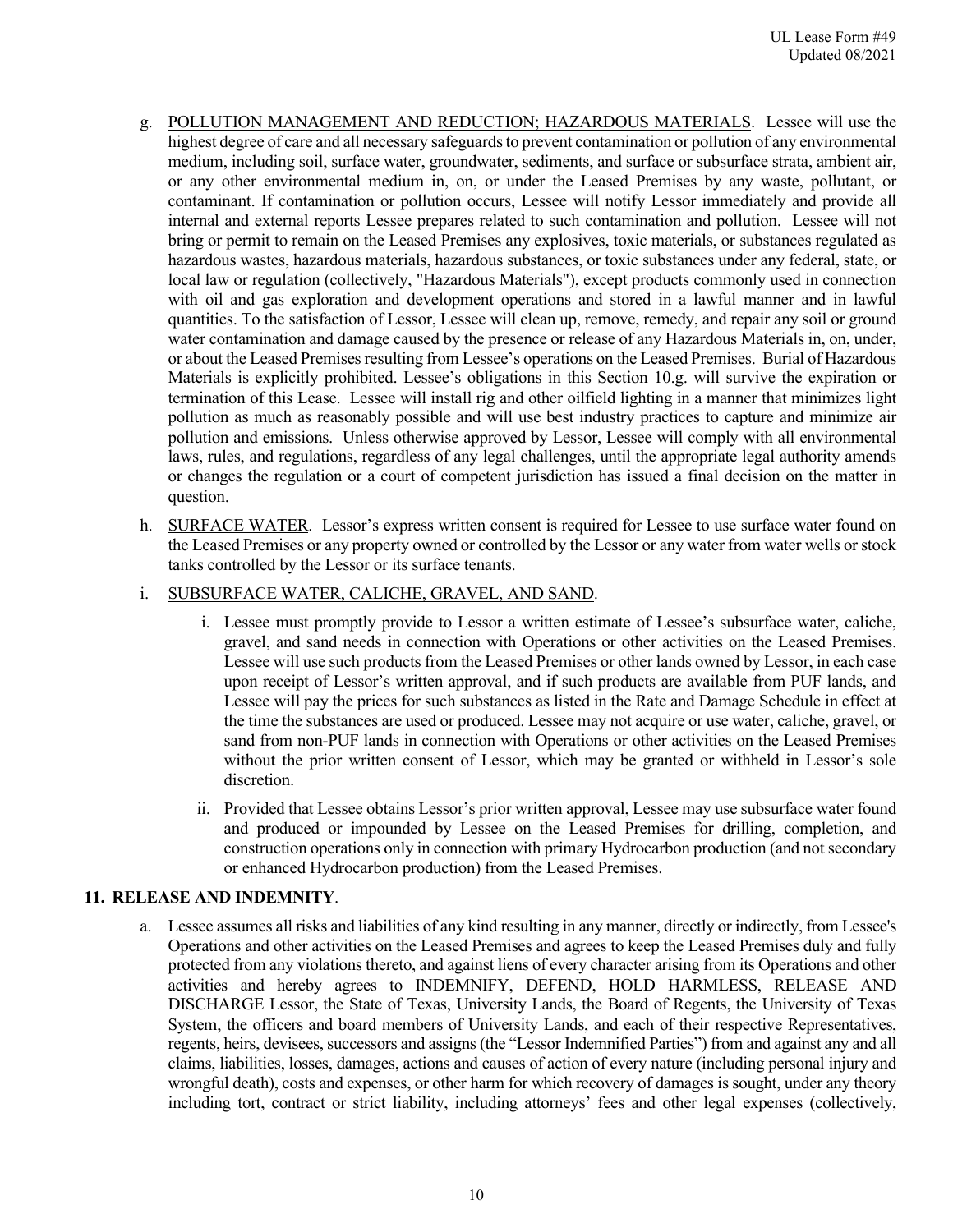"Losses"), in each case which arise out of, are incidental to, result from or are in any way related to (i) environmental hazards on the Leased Premises, (ii) Lessee's failure to comply with any and all environmental laws, (iii) the Operations or any other activities of, or on behalf of, Lessee on the Leased Premises, including any use of the surface, (iv) Lessee's breach of any of the terms or provisions of this Lease, or (v) any other act or omission of Lessee, its Representatives, guests or invitees.

- b. Each assignee of this Lease, or an interest therein, agrees to be liable for, exonerate, indemnify, defend, hold harmless and release the Lessor Indemnified Parties in the same manner as provided above.
- c. ALL OF THE INDEMNITY OBLIGATIONS OF LESSEE AND LIABILITIES ASSUMED UNDER THIS LEASE BY LESSEE (INCLUDING WITHOUT LIMITATION THOSE SET FORTH IN THIS SECTION 11) WILL BE WITHOUT LIMITS AND WILL BE EFFECTIVE AND ENFORCEABLE AGAINST LESSEE AND IN FAVOR OF THE LESSOR INDEMNIFIED PARTIES REGARDLESS OF (I) THE CAUSE OR CAUSES THEREOF, (II) ANY THEORY OF STRICT LIABILITY OR (III) ANY SOLE, JOINT OR CONCURRENT NEGLIGENT ACT OR OMISSION OF THE LESSOR INDEMNIFIED PARTIES, WHETHER SAID ACT OR OMISSION IS THE PROXIMATE CAUSE OF INJURY OR NOT (EXCEPT FOR THE WILLFUL MISCONDUCT OF THE LESSOR INDEMNIFIED PARTIES).

### **12. INSURANCE**.

- a. In accordance with the Directives, Lessee will ensure that Lessee and any person acting on Lessee's behalf under this Lease will carry the required insurance with one or more insurance carriers licensed by the Texas Department of Insurance in the amounts required by the Directives or otherwise required by law.
- b. By January 1 of each calendar year, Lessee will deliver to University Lands Certificates of Insurance evidencing Lessee's insurance coverage. For those policies of (i) Commercial General Liability and Umbrella Liability Insurance and (ii) Business Auto and Umbrella Liability Insurance, such polices must include endorsements to (v) name the Lessor Indemnified Parties as additional insureds, (x) be primary in relation to any policies carried by the Lessor Indemnified Parties, (y) reflect that Lessor will receive twenty (20) days prior written notice of cancellation or material change Lessee's insurance coverage, and (z) will reflect that the insurer has waived any right of subrogation against the Lessor Indemnified Parties.
- **13. LIEN.** By acceptance of this Lease, Lessee grants to the Board of Regents an express contractual lien on and security interest in all Produced Substances in and extracted from the area covered by the Lease, all proceeds which may accrue to Lessee from the sale of the Produced Substances, whether the proceeds are held by Lessee or another person, and all fixtures on and improvements to the Leased Premises used in connection with the production or processing of the Produced Substances to secure the payment of royalties and other amounts due or to become due under this Lease or the TEC and to secure payment of damages or loss that Lessor may suffer by reason of Lessee's breach of a covenant or condition of this Lease, whether express or implied.

### **14. BREACH; DEFAULT; FORFEITURE**.

- a. Lessor's acceptance of any payments under this Lease will never constitute or be deemed to be (i) a ratification, renewal, or amendment of this Lease, (ii) a waiver of the rights granted to Lessor, or the obligations imposed upon Lessee, or (iii) an estoppel against Lessor preventing the enforcement of Lessor's rights or Lessee's obligations hereunder or from seeking damages for Lessee's breach of the Lease. Lessor's agreement to accept royalty payments directly from any purchaser will not affect Lessee's obligations to pay royalties to Lessor under this Lease. No instrument executed by Lessor will be effective to constitute a ratification, revivor, renewal, extension, or amendment of this Lease unless the instrument is clearly titled to indicate its purpose and intent.
- b. If Lessee violates, fails to perform, or breaches any term or covenant in this Lease, Lessor will notify Lessee in writing of the violation, failure, or breach. Lessee will have thirty (30) calendar days from receipt of Lessor's written notice, in which to remedy the violation, failure, or breach. If Lessee disputes any claim by Lessor of a breach or default, Lessee will notify Lessor of its dispute as soon as possible, but not later than fifteen (15)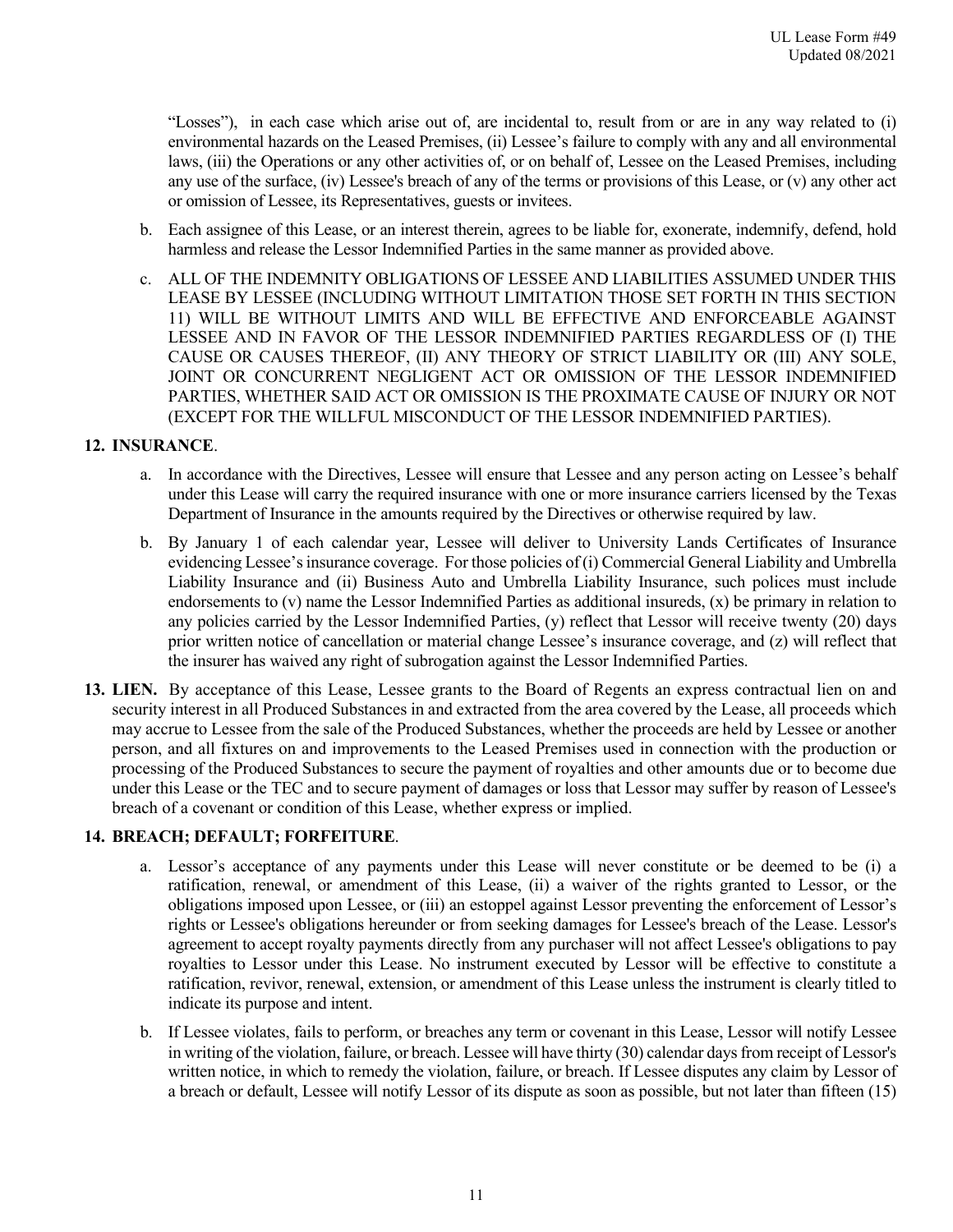calendar days after receipt of Lessor's notice. The receipt by Lessor of such notice from Lessee will be a condition precedent to Lessor's right to bring an action for any cause, and in the absence of such notice, no such action will be brought by Lessor until the expiration of the thirty (30) day notice period to Lessee. Lessor may remedy any type of breach or default or, at Lessor's election, terminate the Lease pursuant to Section 14.c. below (by filing an instrument evidencing such termination in the county or counties in which the Leased Premises are located), if Lessee fails to remedy such breach or default within the thirty (30) day period. In addition to any other remedies available to Lessor, Lessor may elect to remedy any breach or default with contemporaneous written notice to Lessee if immediate action by Lessor would mitigate or prevent further, avoidable damages or if Lessee's breach or default involves any environmental or regulatory issues. Under those circumstances, Lessee must pay all damages, costs, and expenses incurred by Lessor, including, but not limited to attorney's fees, within ten (10) calendar days of Lessor's presentation to Lessee of receipts related to such actions. If Lessor remedies a claimed breach or default to mitigate damages or to remedy environmental or regulatory issues, Lessee must pay all costs presented by Lessor, and Lessee's payment will only be refunded if Lessee prevails in its dispute of the underlying claim. If Lessor pursues litigation and prevails in its claim of breach or default, Lessee must pay all costs and expenses incurred by Lessor in enforcing the terms of this Lease, including attorney's fees and interest on all money expended by Lessor to remedy such breach or default (if applicable) at the highest rate allowed by the Directives.

- c. Under the Directives, this Lease is also subject to forfeiture for Lessee's failure to comply with the terms of this Lease. Once all or any portion of the Leased Premises has been forfeited by Lessee, it will immediately be available for offer in public lease sales. Lessee acknowledges and agrees that each of its obligations and requirements under this Lease is material.
- d. Nothing herein will be construed as waiving or preventing the automatic termination of this Lease by operation of law or by reason of any special limitation or condition arising under this Lease, and Lessor may exercise all remedies available to Lessor to enforce or terminate this Lease, collect monetary payments due, or take any other action related to the Lease.

### **15. ASSIGNMENTS; RELEASE**.

- a. The assignment or relinquishment of rights acquired under this Lease is governed by the Directives. Lessee must notify Lessor of the assignment of all or any part of the Leased Premises to another party and must promptly provide recorded copies of assignments to Lessor within thirty (30) days of the assignment from Lessee to another party. Failure to notify Lessor of the assignment and to provide a recorded copy of the assignment to the assignee will result in monetary penalties and will also constitute a breach of this Lease.
- b. The assignment or relinquishment of the Leased Premises, or any part of the Leased Premises, will not relieve the Lessee of any obligations accrued under this Lease prior to such assignment or relinquishment, including plugging and abandonment liabilities, or impair any liens provided by law or this Lease.
- **16. VENUE**. The venue for any suit arising out of a provision of this Lease, whether express or implied, regarding interpretation of this Lease, or relating in any way to this Lease or to applicable case law, statutes, or administrative rules, will be selected by Lessor in its sole discretion in a court of competent jurisdiction located in either Harris County, Texas, Travis County, Texas, or the county in which the Leased Premises are located, and Lessor and Lessee expressly submit to the jurisdiction of such court and the State of Texas. Lessee waives any right to any transfer of venue or plea to the jurisdiction that might exist in the absence of this provision. Lessor and Lessee agree that Texas law exclusively, and without regard to choice of law rules, governs this Lease. LESSEE EXPRESSLY WAIVES, AND LESSOR HAS THE ELECTION IN ITS SOLE DISCRETION TO WAIVE, TRIAL BY JURY IN ANY LITIGATION ARISING OUT OF, CONNECTED WITH, OR RELATING TO THIS LEASE.

### **17. MISCELLANEOUS.**

a. SUCCESSORS AND ASSIGNS. The covenants, conditions, liabilities, and obligations contained in this Lease will be binding upon the heirs, executors, administrators, successors, or assigns of Lessee.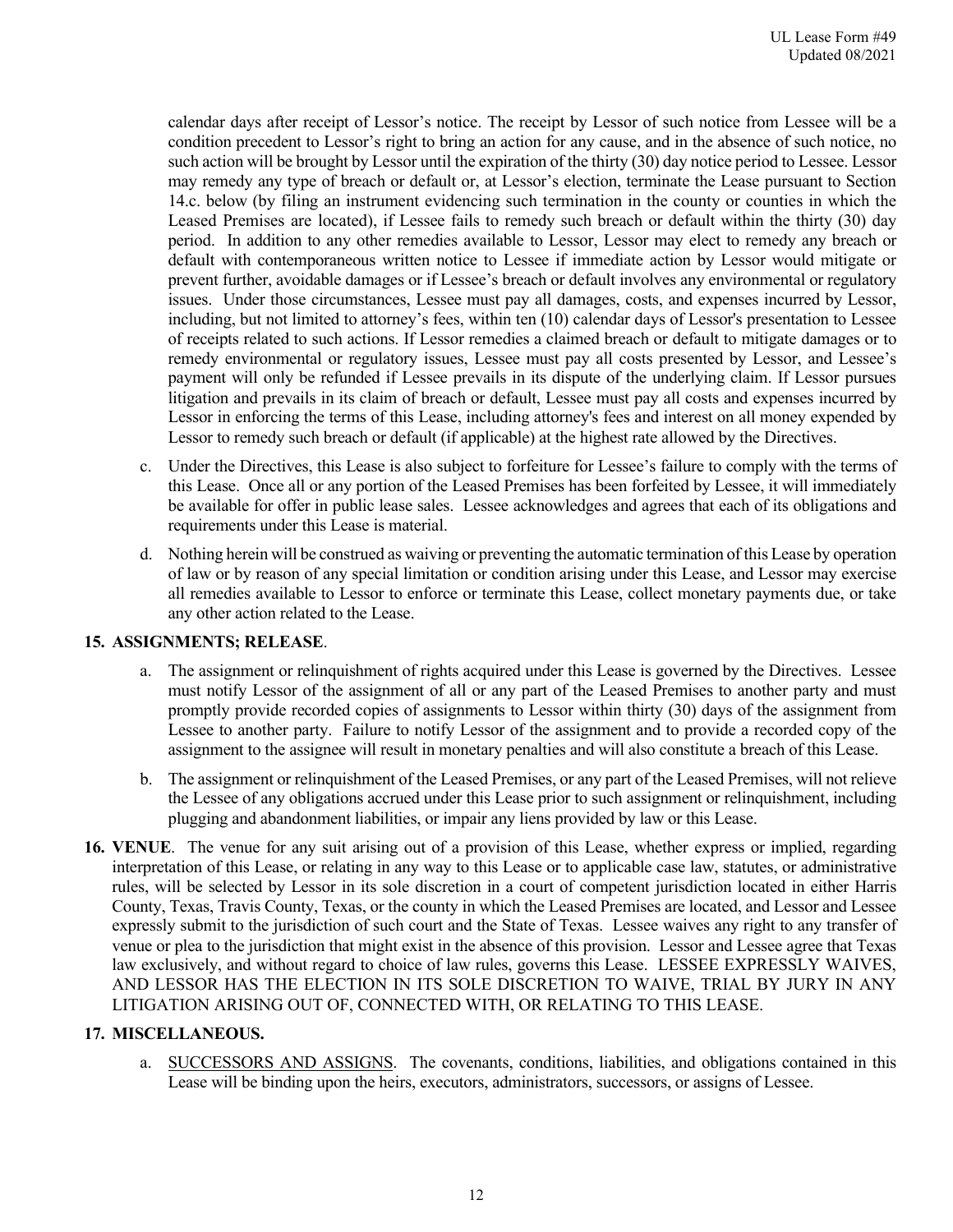### b. CONFLICTS.

If a conflict arises between the terms of this Lease and the terms of the Directives, the provisions of the Directives will control and prevail; provided however that the terms of this Lease may supplement the Directives.

- c. SEVERABILITY. If any clause or provision of this Lease is invalid or unenforceable at any time under then-current laws, the remainder of this Lease will not be affected, and this Lease will be modified so that there will be added as a part of this Lease a legal, valid, and enforceable clause or provision as similar in terms as possible to the invalid or unenforceable clause or provision.
- d. CAPTIONS. The captions of the Sections of this Lease are for reference purposes only and will not affect the meaning or interpretation of this Lease.
- e. TIME OF ESSENCE. Time is of the essence in this Lease.
- f. TITLE. This Lease is granted without any covenant of title or warranty of title of any kind whatsoever, express, implied or statutory. Lessee will have no recourse against the Lessor in the event of any failure of title, nor will any of the consideration paid for this Lease, or any royalties or any other payments made hereunder, be refunded to Lessee.
- g. RECORDATION OF LEASE. Lessor and Lessee have not executed a Memorandum of Lease. Lessee is hereby required to promptly record this Lease in the records of the county or counties in which the Leased Premises are situated, to give record notice of this Lease and to serve as a financing statement under the Texas Uniform Commercial Code.

### **18. DEFINITIONS**.

- a. "Affiliate" means a person or entity that directly or indirectly controls, is controlled by, or is under common ownership or control with Lessee, specifically including but not limited to parents and subsidiaries (i) that directly or indirectly own or control at least a ten percent interest in Lessee, or (ii) in which Lessee directly or indirectly owns at least a ten percent interest.
- b. "Board for Lease" refers to the Board for Lease of University Lands.
- c. "Board of Regents" means the Board of Regents of the University of Texas System.
- d. "Continuous Drilling Operations" is defined in Section 8.a. of this Lease.
- e. "Costs and Expenses" means all costs, whether related to the costs of production or incurred post-production, associated with the Produced Substances, including but not limited to (i) producing, manufacturing, gathering, storing, separating, treating, dehydrating, conditioning, compressing, processing, marketing, or transporting the Produced Substances, and (ii) any and all costs (including depreciation) associated with any plant or other facility or equipment for processing or treating Produced Substances, whether borne by Lessee or by thirdparty purchasers and whether stated as a deduction from the price paid for such Produced Substances (or for products derived from such Produced Substances) or an adjustment to such price based on location or condition.
- f. "Director" refers to the Chief Executive Officer of University Lands or other person identified by the Board of Regents as primarily responsible for the management of University Lands.
- g. "Directives" means, collectively, (i) applicable federal, state, county, and city laws; (ii) all rules and regulations of any local, state, or federal regulatory authority having jurisdiction; (iii) the TEC; (iv) the Texas Natural Resources Code; (v) the Rules; (vi) the Field Manual; (vii) the Rate and Damage Schedule; (viii) the Regulatory Reporting Procedures; (ix) the Groundwater Management Plan; (x) the Surface Commingling Requirements, (xi) the Soil Remediation Guide; and (xii) the Seed Mixtures Specifications, in each case of (i) through (xii), as may be amended, revised or modified from time to time.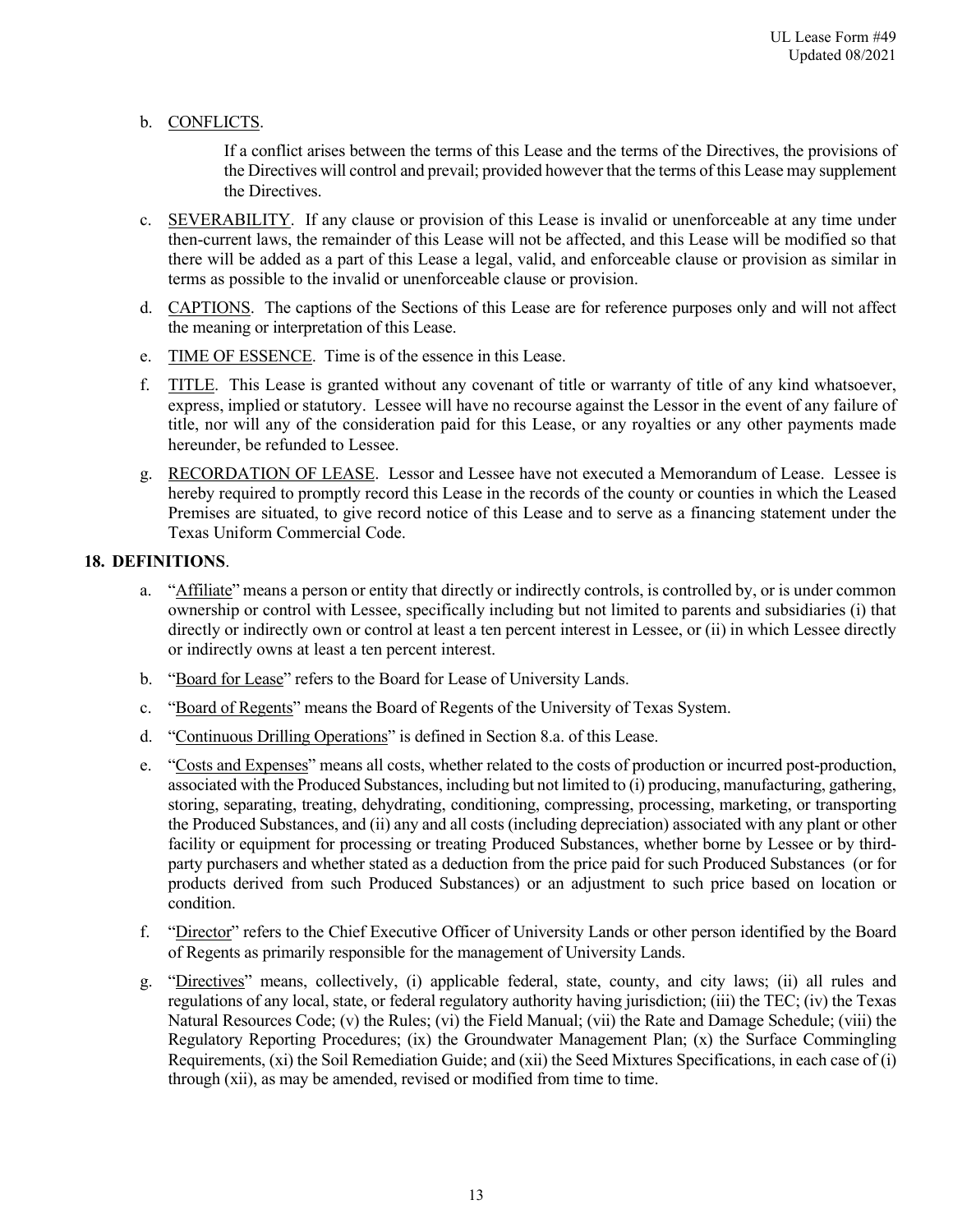- h. "Drilling Operations" is defined in Section 7.b. of this Lease.
- i. "Effective Date" is defined in the introductory paragraph of this Lease.
- j. "Field Manual" refers to the University Lands Surface Field Manual of Required Operating Procedures for Oil & Gas Leases, as amended from time to time, a copy of which may be found at http://universitylands.utsystem.edu/Content/Documents/Operations/FieldManual.pdf.
- k. "Gross Production" means all Produced Substances brought from underground up to and through the well head, and includes, but is not limited to, (i) all Hydrocarbons produced in liquid form as oil or condensate at the wellhead and also all condensate, distillate, and any other liquid Hydrocarbons recovered from Oil, condensate or gas run through a separator or other equipment; (ii) all Hydrocarbons and gaseous substances not in liquid form produced from any well; and, (iii) natural gas or liquid Hydrocarbons, carbon dioxide, carbon black, sulfur, or any other products produced or manufactured from any gas or liquid. The Gross Production volumes of oil, condensate, and gas includes all sales, custody transfer dispositions and/or stored volumes and all non-sales disposition volumes, including but not limited to, lease use, fuel, vent, flare, spills, uncontrolled releases, theft, and any other loss. Gross Production volumes of gaseous Hydrocarbons must be adjusted and reported in MMBTUs.
- l. "Gross Value" means the highest of (i) the prevailing market price for substances similar in type and characteristics to the Produced Substances in the general area, (ii) the gross proceeds of Lessee's or its Affiliate's sale to an unaffiliated third party of the applicable Produced Substances, (iii) the highest price paid to Lessee or an Affiliate of Lessee for substances similar in type and characteristics to the Produced Substances in the general area, (iv) for crude oil, the posted market price for West Texas Intermediate crude oil, without any other deductions whatsoever (including without limitation deductions for severance taxes), or (v) for gas, the posted market price for gas at the nearest gas market hub, adjusted for MMBtu content and without any other deductions(including without limitation deductions for severance taxes), except for an adjustment for the reasonable cost of transporting gas from the tailgate of the gas processing facility (or if not processed, from the Leased Premises) to such hub, but in no event shall such adjustment exceed  $5¢$  per MMBtu.
- m. "Groundwater Management Plan" refers to the University Lands Groundwater Management Plan, as amended from time to time, a copy of which may be found at http://universitylands.utsystem.edu/Content/Documents/Operations/Groundwater\_Management\_Pla n.pdf.
- n. "Hydrocarbons" means oil, gas, casinghead gas, distillate, condensate, and by-products thereof, and other products separated or extracted from gas.
- o. "Leased Premises" is defined in Section 2 of this Lease.
- p. "Lessee" is defined in the introductory paragraph of this Lease.
- q. "Lessor" is defined in the introductory paragraph of this Lease.
- r. "Operations" is defined in Section 7.a. of this Lease.
- s. "Paying Quantities" means for an individual well that such well will be considered to be producing in "Paying" Quantities" only if during the preceding six (6) month period, the income from the well exceeds the operating and marketing costs specifically attributable to that well.
- t. "Primary Term" is defined in Section 2 of this Lease.
- u. "Produced Substances" means Hydrocarbons produced, whether intentionally or unintentionally, from the Leased Premises.
- v. "Production Acreage" is defined in Section 8.b. of this Lease.